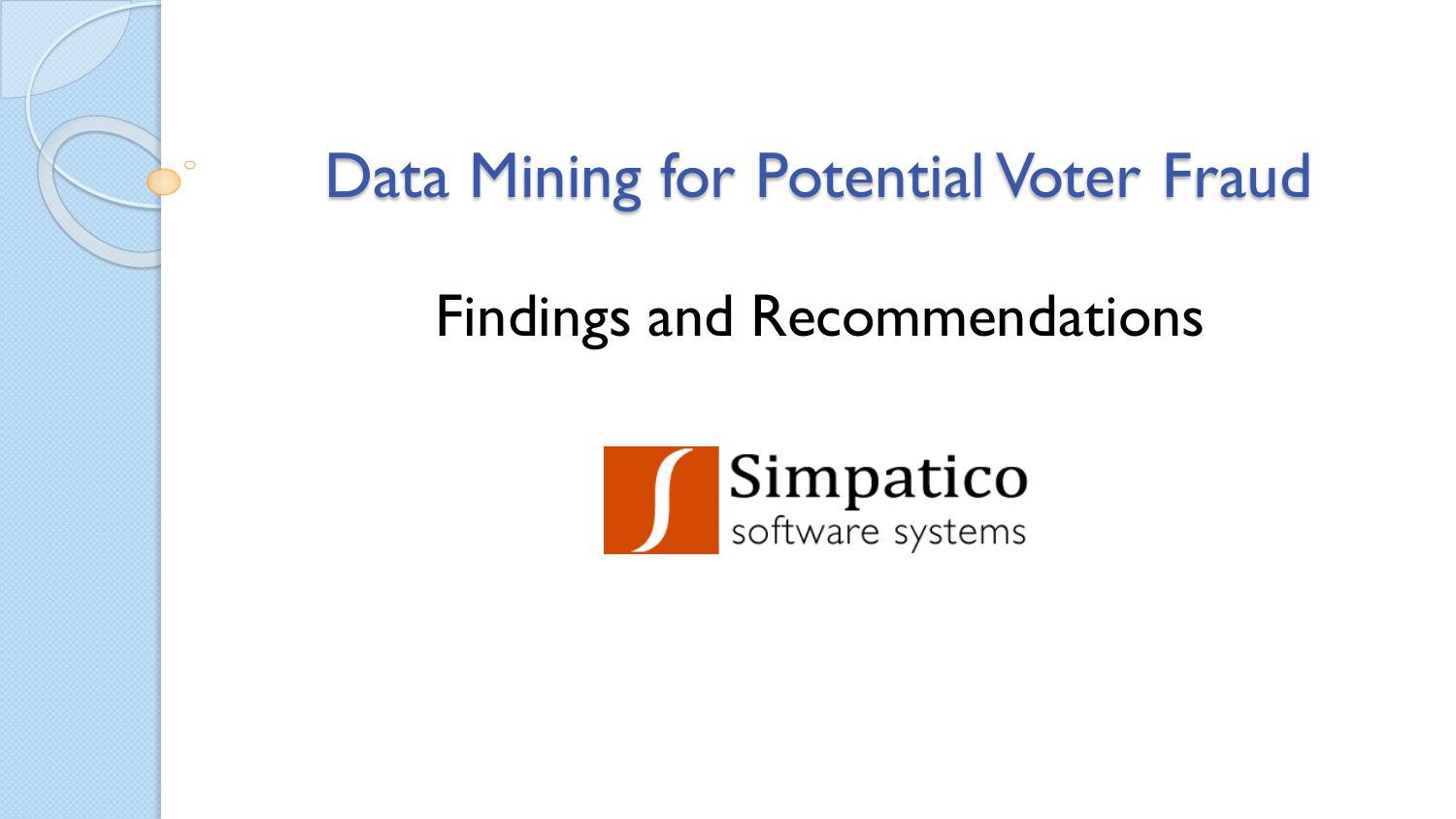

#### Does voter fraud exist?

- Most studies don't look for fraud
- No government agency is looking for voter fraud
- Getting data from all 50 states is very difficult

#### **If you do not search for it, you will not find it**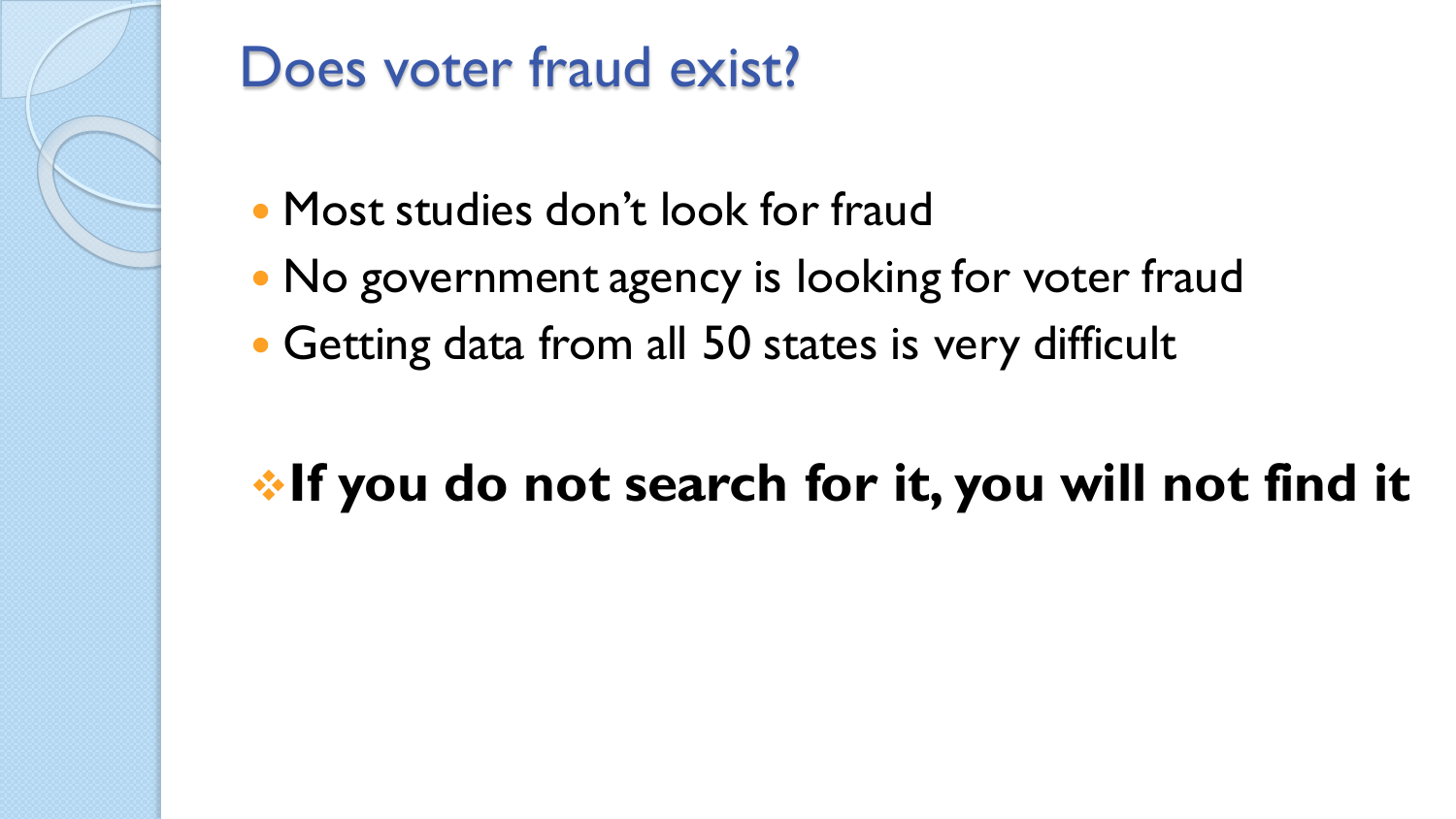### Challenges to looking for voter fraud

- Some states deny access to data
- Some states make access to data cost prohibitive
- States do not provide all of the same data elements

**The variability in access, quality, cost and data provided impedes the ability to examine voter activity between states**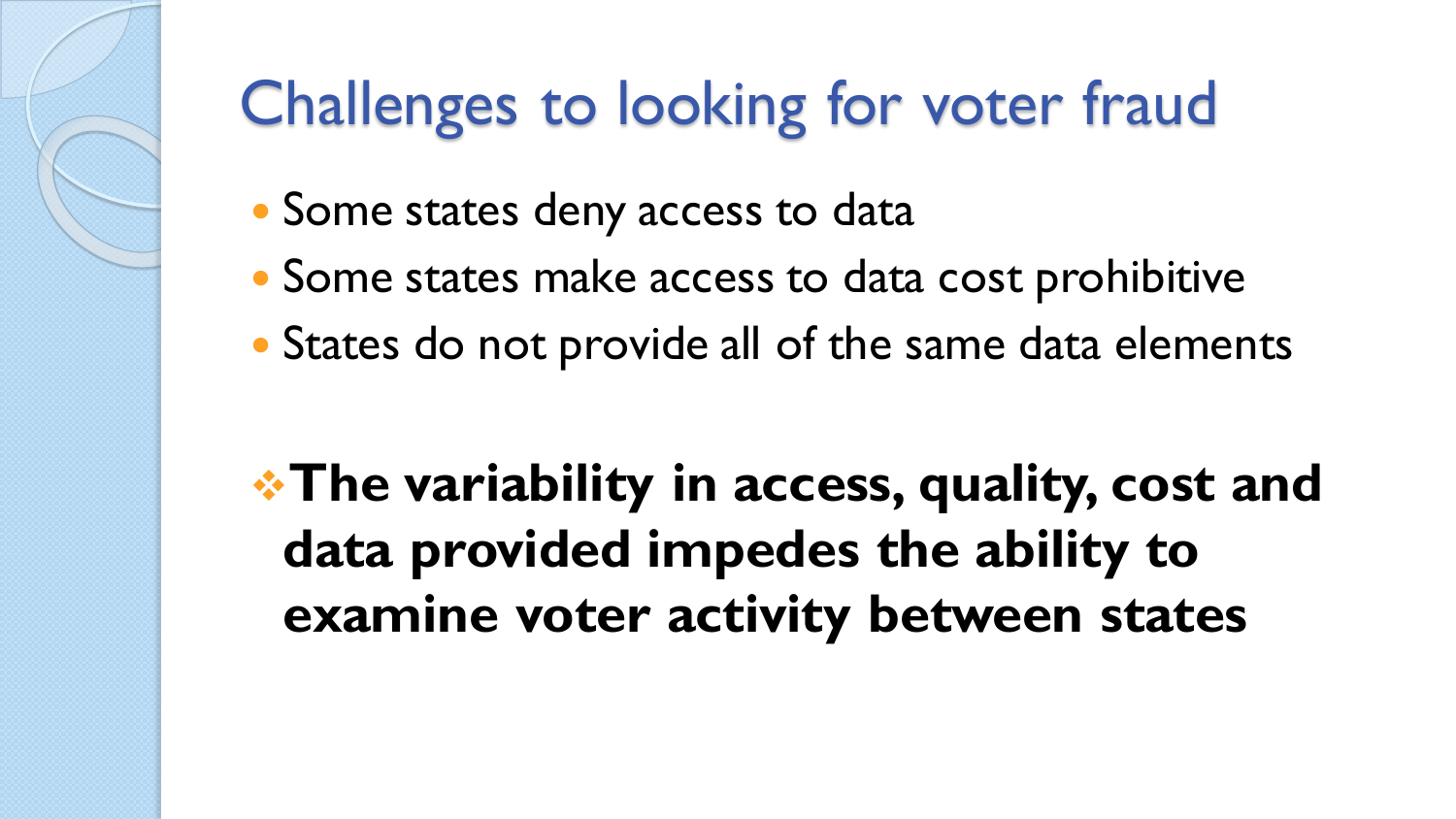# The wide variability in cost of voter data

Cost per 100,000 voters

| \$1,200.00 |          |      |            |         |            |          |                    |            |         |              |         |                            |               |           |          |       |          |          |          |              |        |         |                 |         |        |             |          |        |          |      |      |           |        |               |             |         |         |           |       |            |           |              |                |              |          |               |         |         |               |  |
|------------|----------|------|------------|---------|------------|----------|--------------------|------------|---------|--------------|---------|----------------------------|---------------|-----------|----------|-------|----------|----------|----------|--------------|--------|---------|-----------------|---------|--------|-------------|----------|--------|----------|------|------|-----------|--------|---------------|-------------|---------|---------|-----------|-------|------------|-----------|--------------|----------------|--------------|----------|---------------|---------|---------|---------------|--|
|            |          |      |            |         |            |          |                    |            |         |              |         |                            |               |           |          |       |          |          |          |              |        |         |                 |         |        |             |          |        |          |      |      |           |        |               |             |         |         |           |       |            |           |              |                |              |          |               |         |         |               |  |
| \$1,000.00 |          |      |            |         |            |          |                    |            |         |              |         |                            |               |           |          |       |          |          |          |              |        |         |                 |         |        |             |          |        |          |      |      |           |        |               |             |         |         |           |       |            |           |              |                |              |          |               |         |         |               |  |
| \$800.00   |          |      |            |         |            |          |                    |            |         |              |         |                            |               |           |          |       |          |          |          |              |        |         |                 |         |        |             |          |        |          |      |      |           |        |               |             |         |         |           |       |            |           |              |                |              |          |               |         |         |               |  |
| \$600.00   |          |      |            |         |            |          |                    |            |         |              |         |                            |               |           |          |       |          |          |          |              |        |         |                 |         |        |             |          |        |          |      |      |           |        |               |             |         |         |           |       |            |           |              |                |              |          |               |         |         |               |  |
| \$400.00   |          |      |            |         |            |          |                    |            |         |              |         |                            |               |           |          |       |          |          |          |              |        |         |                 |         |        |             |          |        |          |      |      |           |        |               |             |         |         |           |       |            |           |              |                |              |          |               |         |         |               |  |
| \$200.00   |          |      |            |         |            |          |                    |            |         |              |         |                            |               |           |          |       |          |          |          |              |        |         |                 |         |        |             |          |        |          |      |      |           |        |               |             |         |         |           |       |            |           |              |                |              |          |               |         |         |               |  |
| \$0.00     |          |      |            |         |            |          |                    |            |         |              |         |                            |               |           |          |       |          |          |          |              |        |         |                 |         |        |             |          |        |          |      |      |           |        |               |             |         |         |           |       |            |           |              |                |              |          |               |         |         |               |  |
|            | New York | Ohio | Washington | Florida | New Jersey | Oklahoma | Nevada<br>Arkansas | California | Vermont | Pennsylvania | Wyoming | Michigan<br>North Carolina | Washington DC | Minnesota | Delaware | ldaho | Colorado | Maryland | Missouri | Rhode Island | Alaska | llinois | Texas<br>$\sim$ | Georgia | kansas | Connecticut | Kentucky | Oregon | Nebraska | lowa | Utah | Tennessee | Hawaii | West Virginia | Mississippi | Indiana | Montana | Louisiana | Maine | New Mexico | Wisconsin | North Dakota | South Carolina | South Dakota | Virginia | New Hampshire | Alabama | Arizona | Massachusetts |  |

 $\mathbf{1}$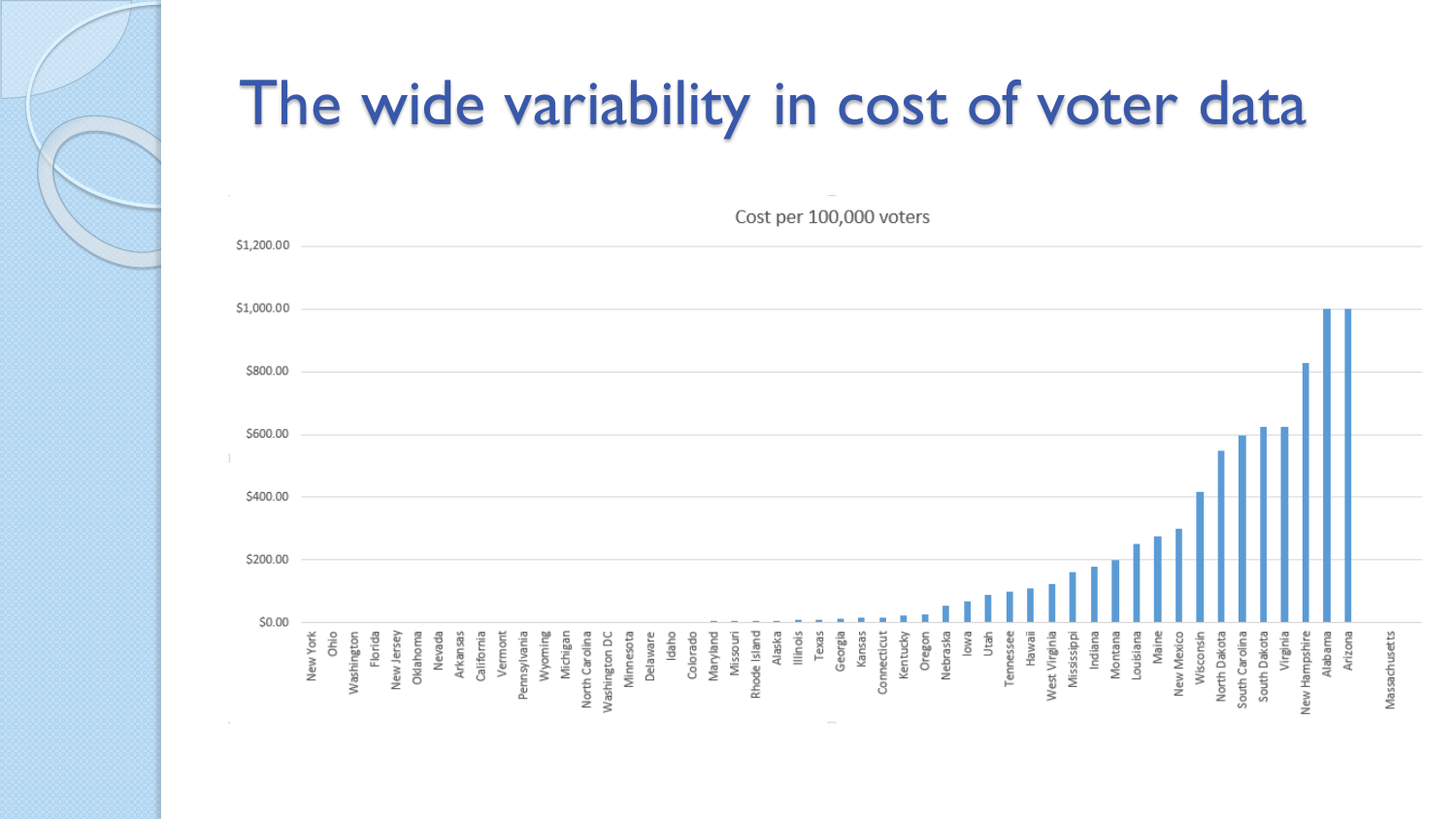# Finding: Indicators of potential voter fraud

- Every state showed a percentage of duplicate voting
- Approximately 8,500 pairs of duplicate votes among 21 states
- Approximately 200 couples voted together in two different states

**We extrapolate that there would be 40,000 duplicate votes if data from every state were available**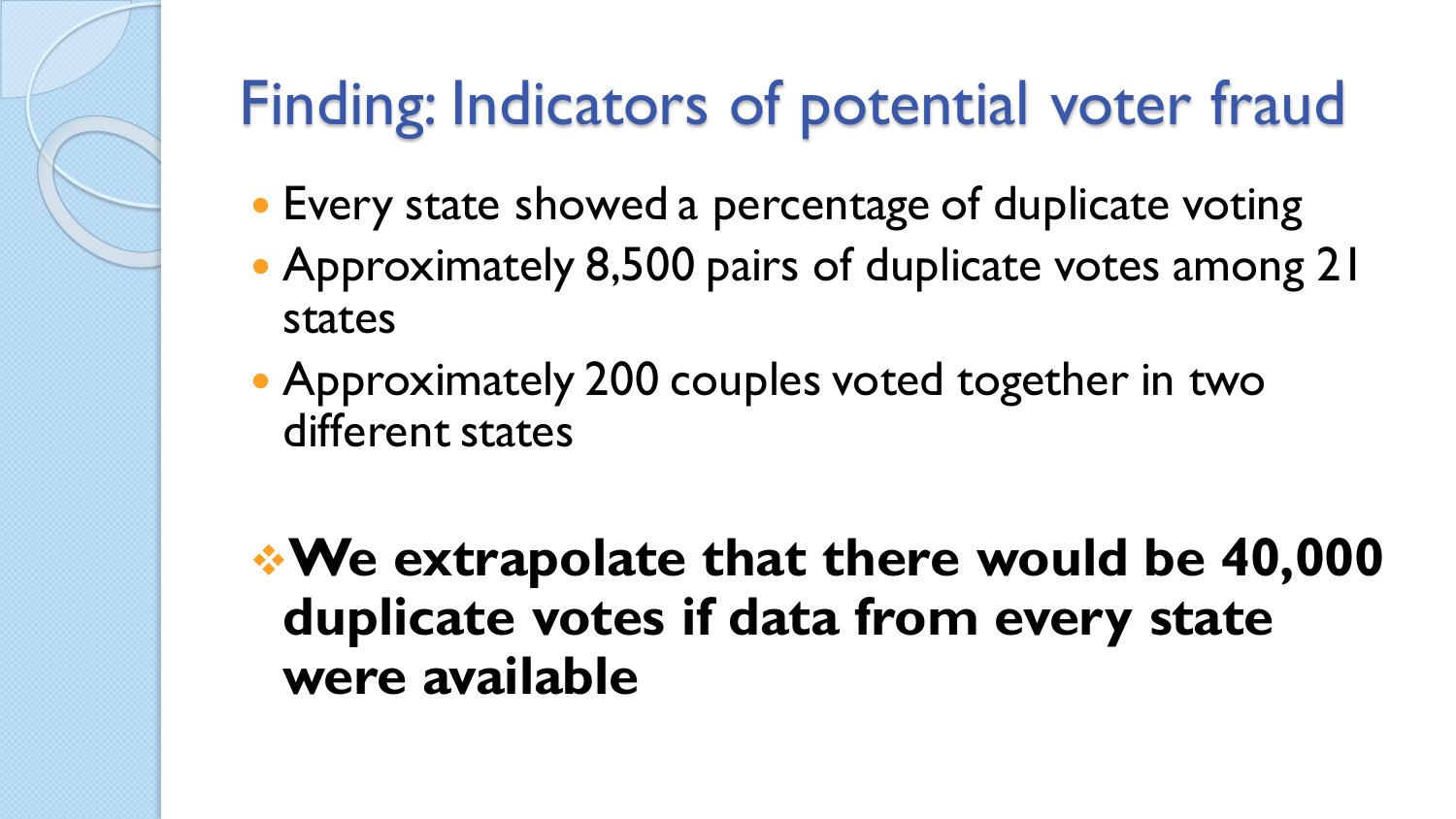## Voting twice is a felony

- Up to 5 years in prison
- Up to a \$10,000 fine
- These pairs of votes are either:
	- One person voting twice
	- One person voting properly and the matched vote is a case of impersonation
	- Some form of clerical error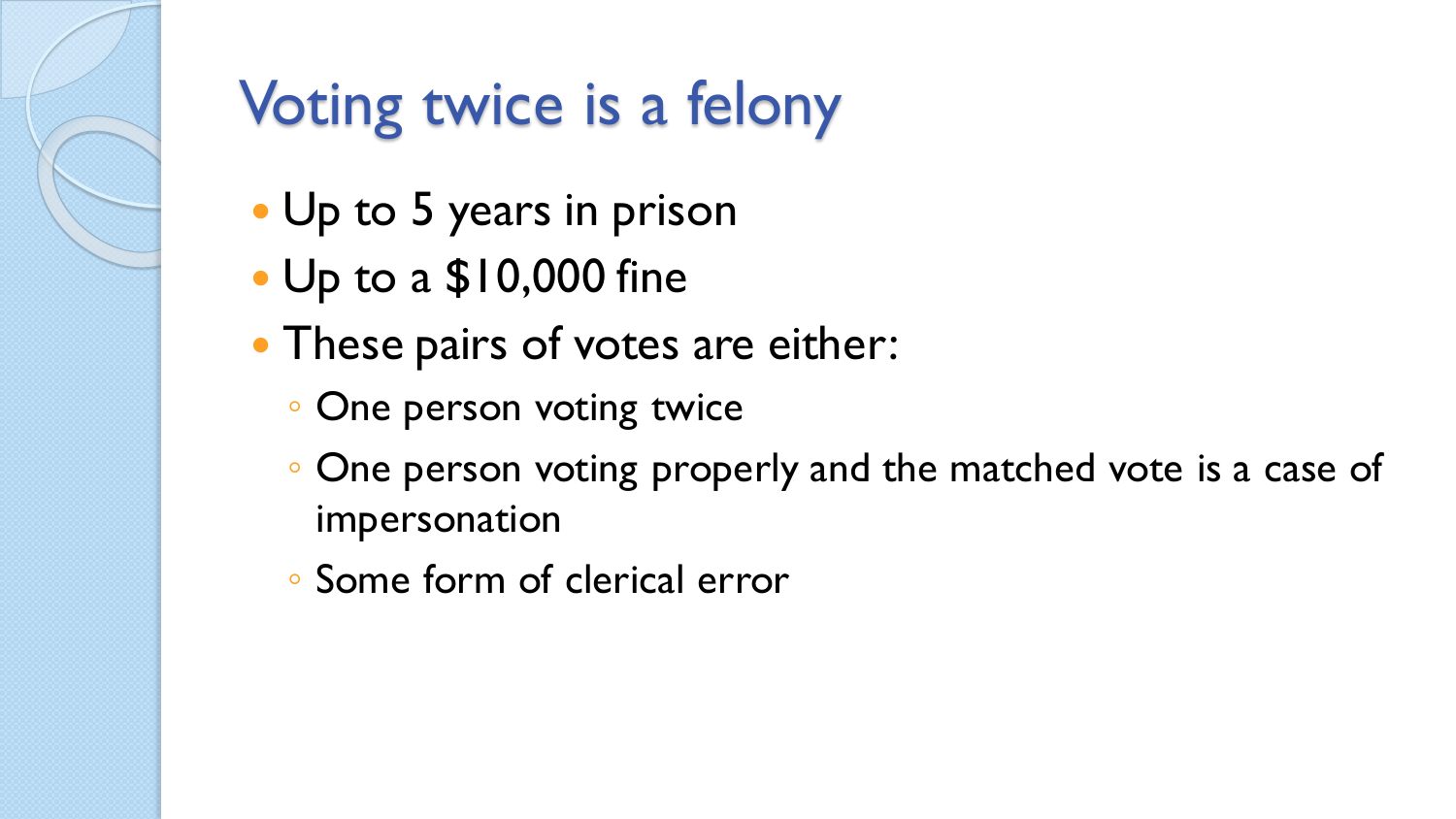

# Methodology

- We matched potential duplicate votes based on full first and last names and full dates of birth. We allowed for variability in middle names by using 'fuzzy matching'.
- Potential matches were then screened by a commercial database vendor with access to financial data including full Social Security numbers.
- Only pairs of votes where the social security numbers matched are counted as high-confidence matches.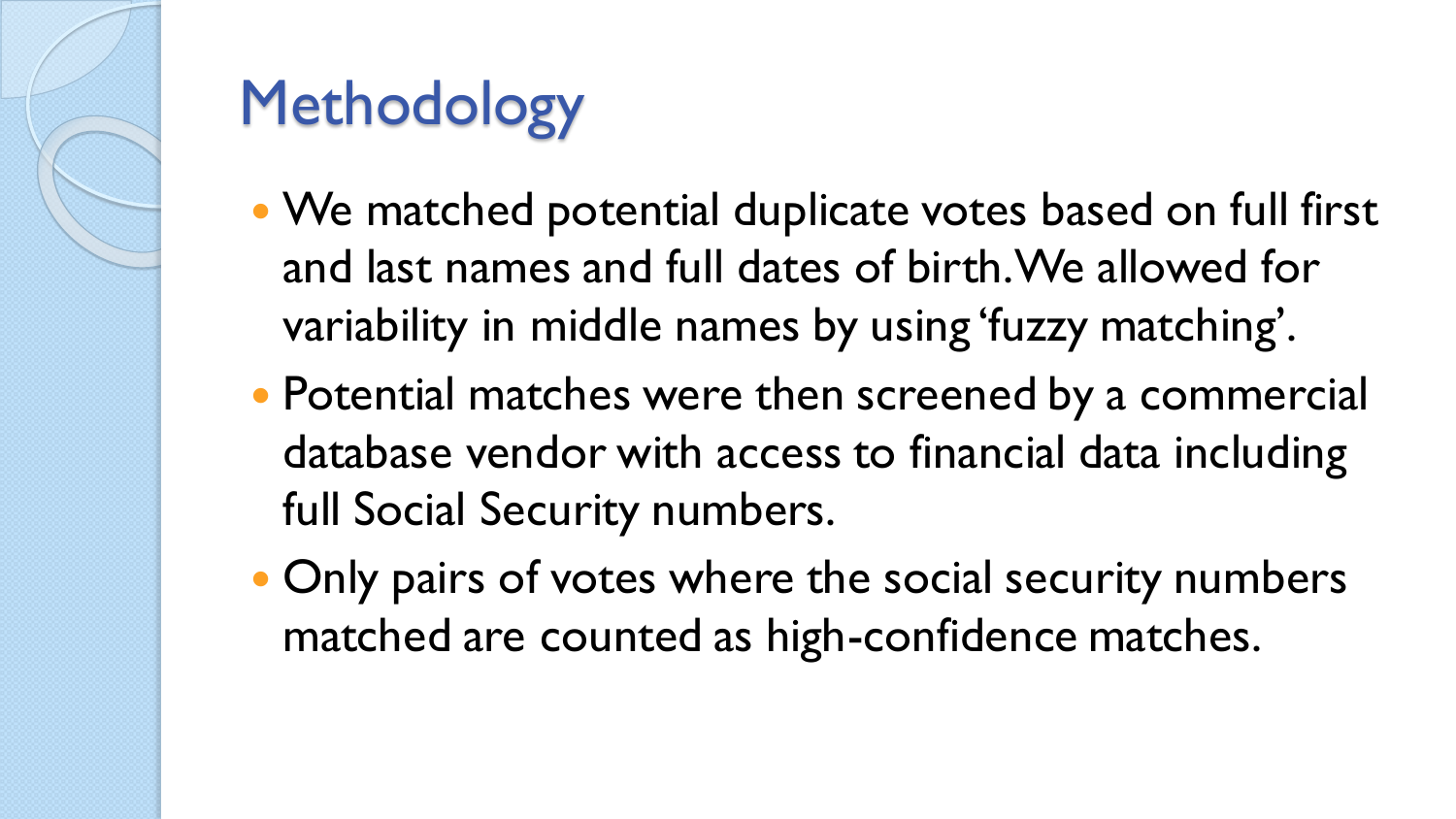#### Is a sample of 8,500 duplicate votes meaningful?

- Millions of fraudulent votes not needed for huge impact
- George W. Bush became president by 537 votes in Florida for an election where 5,825,043 votes were cast
	- **Those 537 votes represented .0000921 of the Florida vote**

**Roughly 2,200 duplicate voters cast a ballot in the 2016 presidential election in Florida, four times Bush's margin of victory in 2000**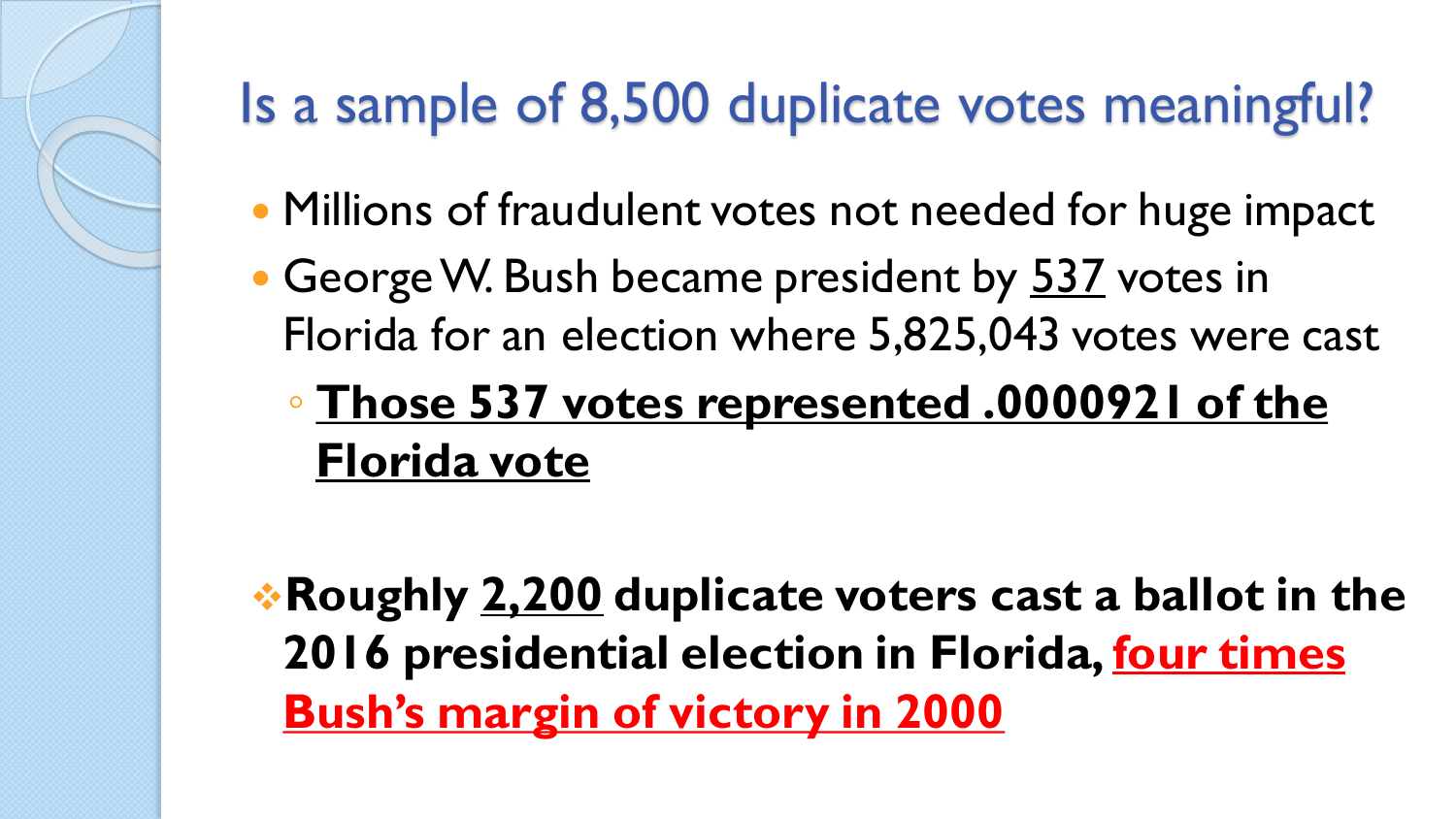

#### These votes can impact state and local elections

• More than 200 duplicate votes cast in Orlando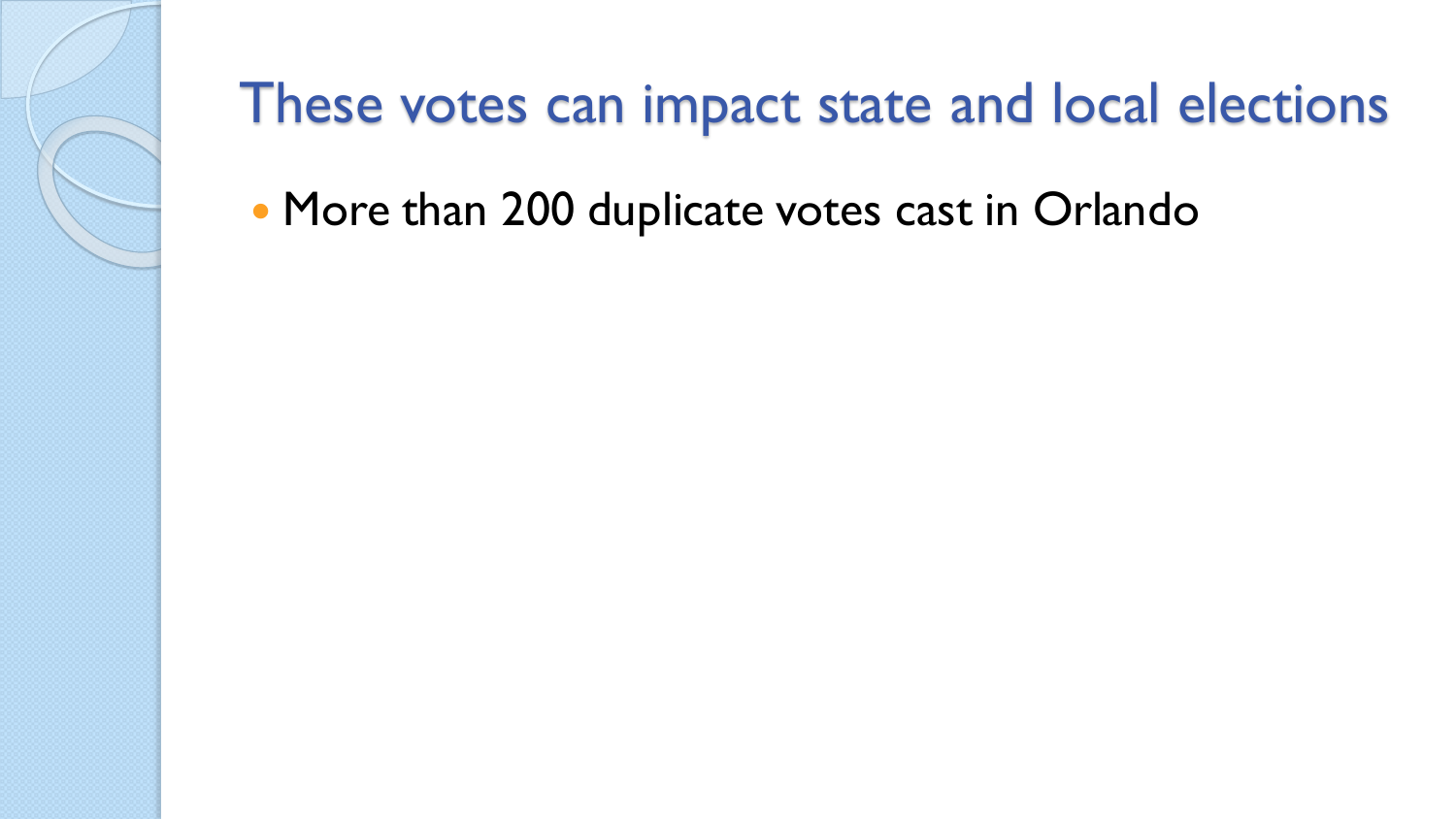### Focus: Can a fake voter cast a ballot?

- Finding: Yes, In Rhode Island
	- Confirmed by Rhode Island Secretary of State Gorbea
	- No Social Security number, no driver's license
	- Utility bill accepted as proof of identity for Voter ID card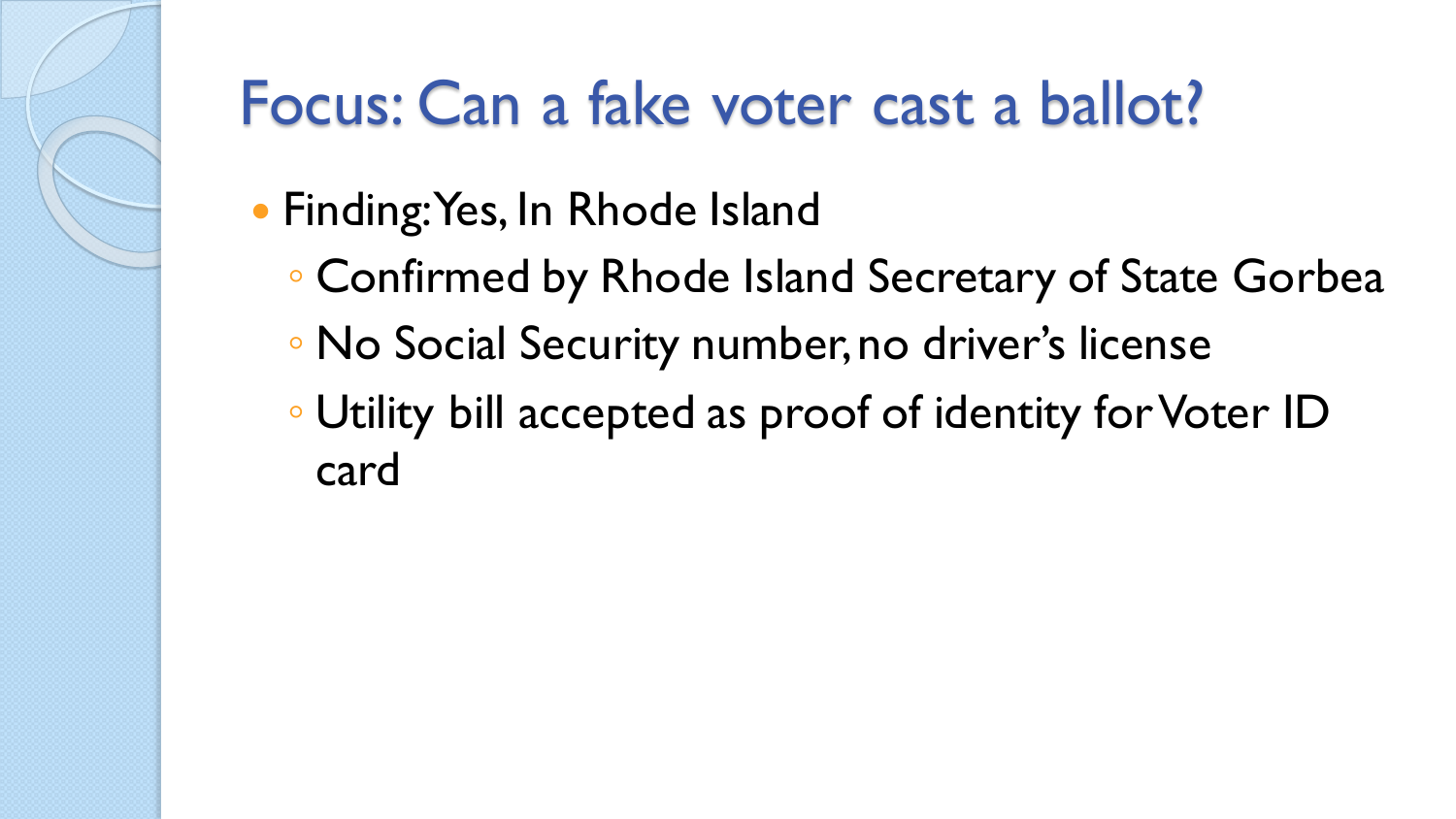#### JOHN JACOB JINGLEHEIMER nationalgrid 20 ALTIERI WAY UNIT 3 WARWICK RI 02886

Jun 13, 2017 to Jul 12, 2017

| ACCOUNT NUMBER | PLEASE PAYBY | AMOUNT DUE |
|----------------|--------------|------------|
| 67XXX-XXX      | Aug 6, 2017  | \$55.00    |

#### **NATURAL GAS BILL**

www.nationalgridus.com **CUSTOMER SERVICE** 1-800-322-3223 CREDIT DEPARTMENT 1-888-211-1313 GAS EMERGENCIES 1-800-640-1595 POWER OUTAGE OR DOWNED LINE 1-800-465- 1212 CORRESPONDENCE ADDRESS PO Box 960 Northborough, MA 01532-0960 PAYMENT ADDRESS PO Box 11739 Newark, NJ 07101-4739

| <b>ACCOUNT BALANCE</b>           |            |           |
|----------------------------------|------------|-----------|
| Previous Balance                 |            | 154.02    |
| Payment Received on JUN 15 (ACh) |            | $-122.54$ |
| Balance Forward                  |            | 31.48     |
| Current Charges                  |            | $+23.52$  |
|                                  | Amount Due | \$5.00    |

To avoid late payment charges of f.25%, \$55.00 must be received by Aug 62017.

| SUMMARY OF CURRENT CHARGES |                  |          |                        |              |
|----------------------------|------------------|----------|------------------------|--------------|
|                            | DELIVERY         |          | SUPPLY OTHER C-JARGES/ |              |
|                            | <b>SERVILLES</b> | SERVIUES | <b>AUJUSTMENTS</b>     | <b>IUIAL</b> |
| Gas Service                | 22.81            | 00       |                        | 22.81        |
| Other Charges/Adjustments  |                  |          | 0 71                   | 0.71         |
| Total Current Charges      | \$22.81          |          | \$0.71                 | \$23.52      |

Save time and money! Sign up for paperless billing and receive a \$0.34 credit on your monthly bill. Visit our website to enroll today.

- What is the Energy Efficiency Charge on my bill? This charge funds Energy  $t$ Efficiency programs that can help consumers lower their energy usage and bills, improve comfort in their homes or businesses, and lower pollutants and carbon emissions in our communities. To learn how to take advantage of these programs and your eligibility, please call 1-866-903-2811 or visit www.ngrid.com/ri-ee.
- $\star$ WILL WE BE ABLE TO REACH YOU DURING A POWER OUTAGE?: During a power outage, phones with a direct link to a local phone line are able to operate. Phones that are not directly linked (for example, wireless phones with answering machines) need electricity to make/receive calls. If you would like to register another phone number, such as a cell phone, as your account's primary phone number, please go to www.nationalgrid.com/myaccount to update your ta fa ang atha ang athait ng masa ng kanadolang ang ang kasang sidik taong antarat ta fa ang atha ang kisata a

#### Gas Usage History

DATE BILL ISSUED Jul 13.2017

| Month  | Therms Month |          | Therm |
|--------|--------------|----------|-------|
| Jul 16 | on.          | Feb 17   | 75    |
| Aug 16 | 00           | Mar 17   | 46    |
| Sep 16 | 01           | Apr 17   | 50    |
| Oct 16 | 00           | May 17   | C9    |
| Nov 16 | 12           | Jun 17   | C4    |
| Dec 16 |              | 48 Jul17 | 00    |
| Jan 1/ | 62           |          |       |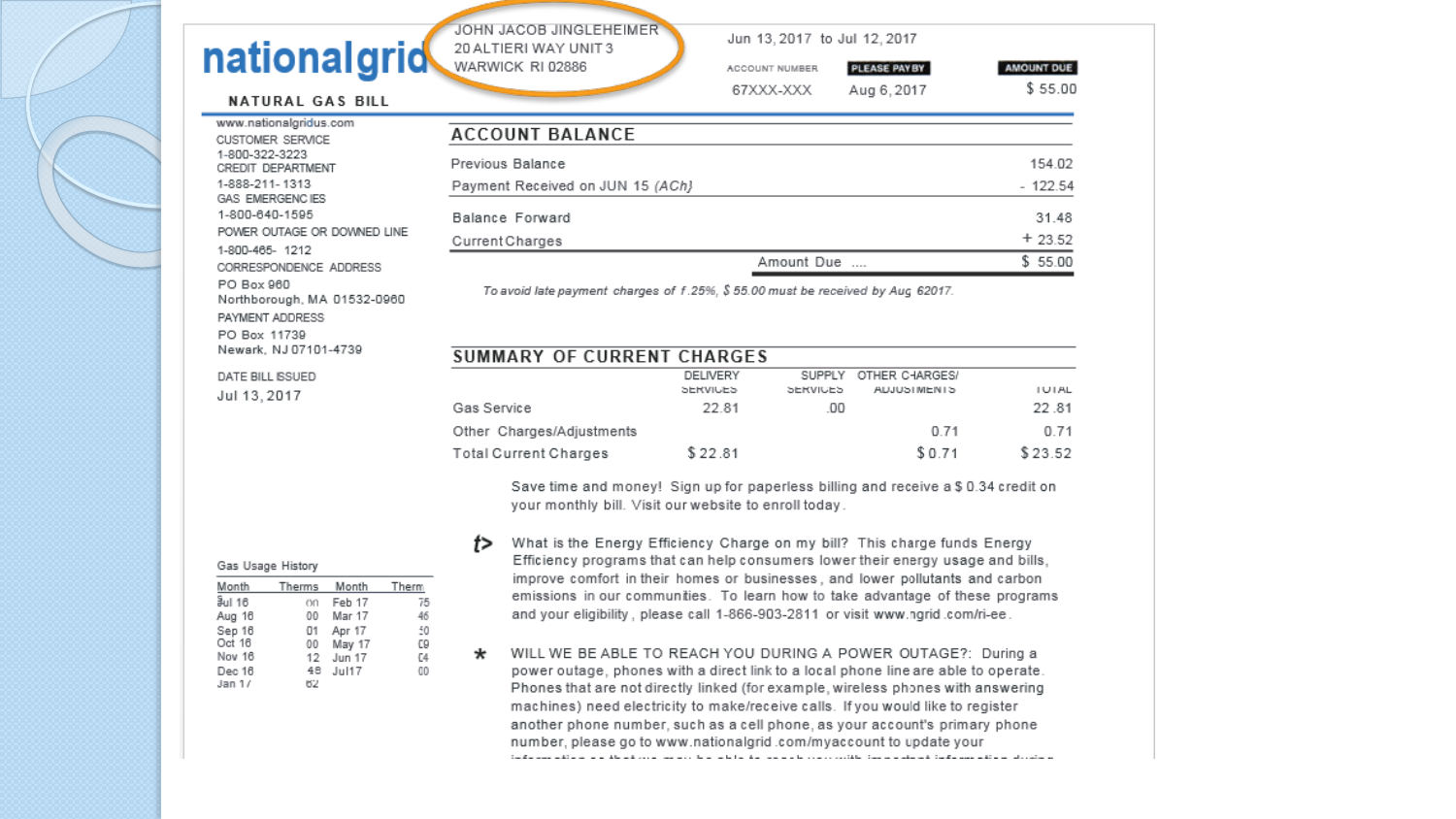#### Focus: How many voters cannot be identified by their data?

- 30.7% of 2016 votes in Rhode Island were cast by voters with no identifying information in voter registration database
- Impossible for State to maintain these voters
- At least RI's Voter ID law requires positive ID to vote

#### **Example 1 Fig. 2 It is vitally important to know how many voters in each state cannot be identified by their data**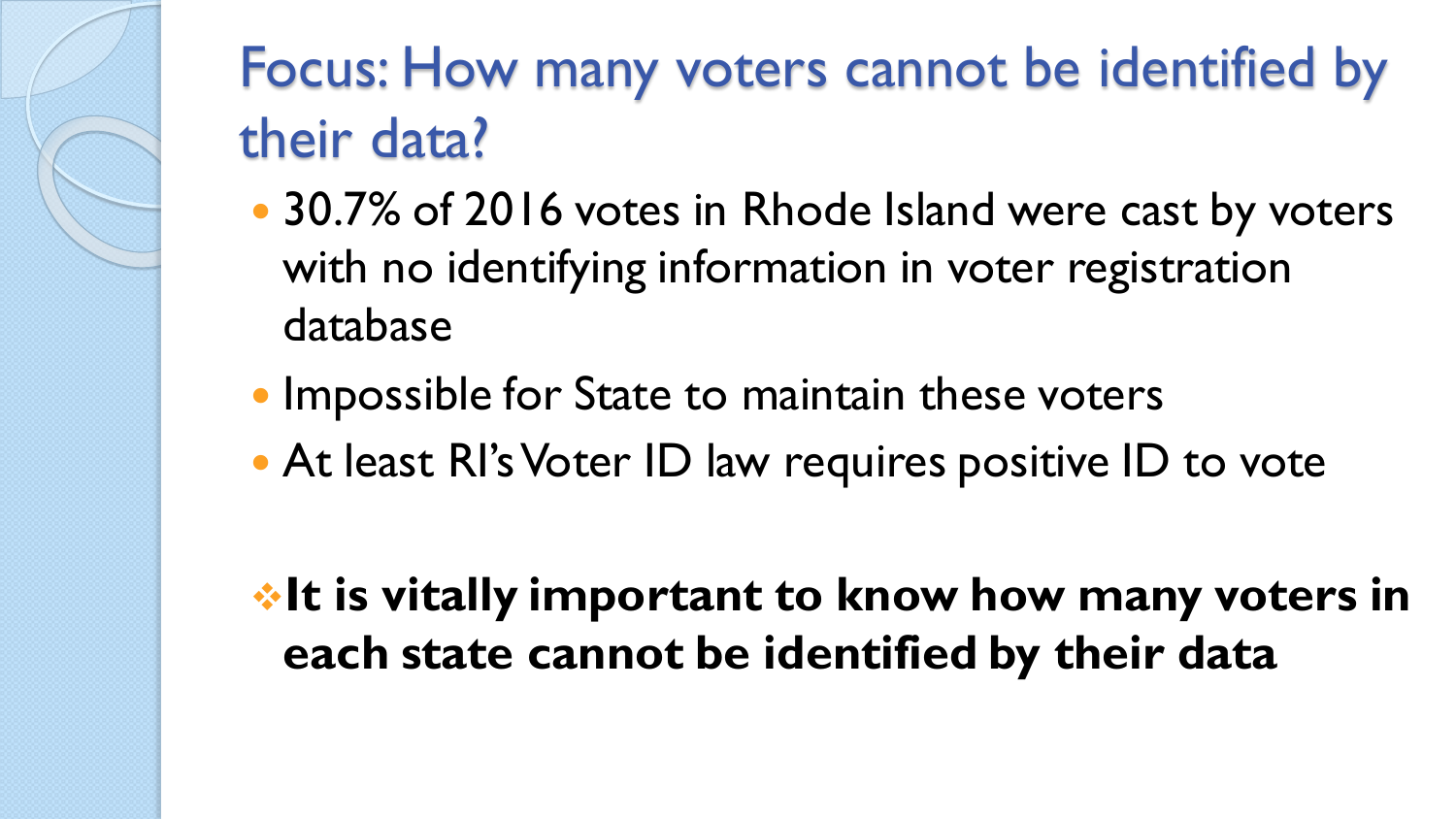

#### Conclusion: Sample results indicate significant issues

- Data is not standardized between state
- Poor data quality in some states
- Lack of transparency data not available from some states
- Indicators of potentially fraudulent votes
- Ineffective oversight in some states
- Lack of mechanism to enforce federal election integrity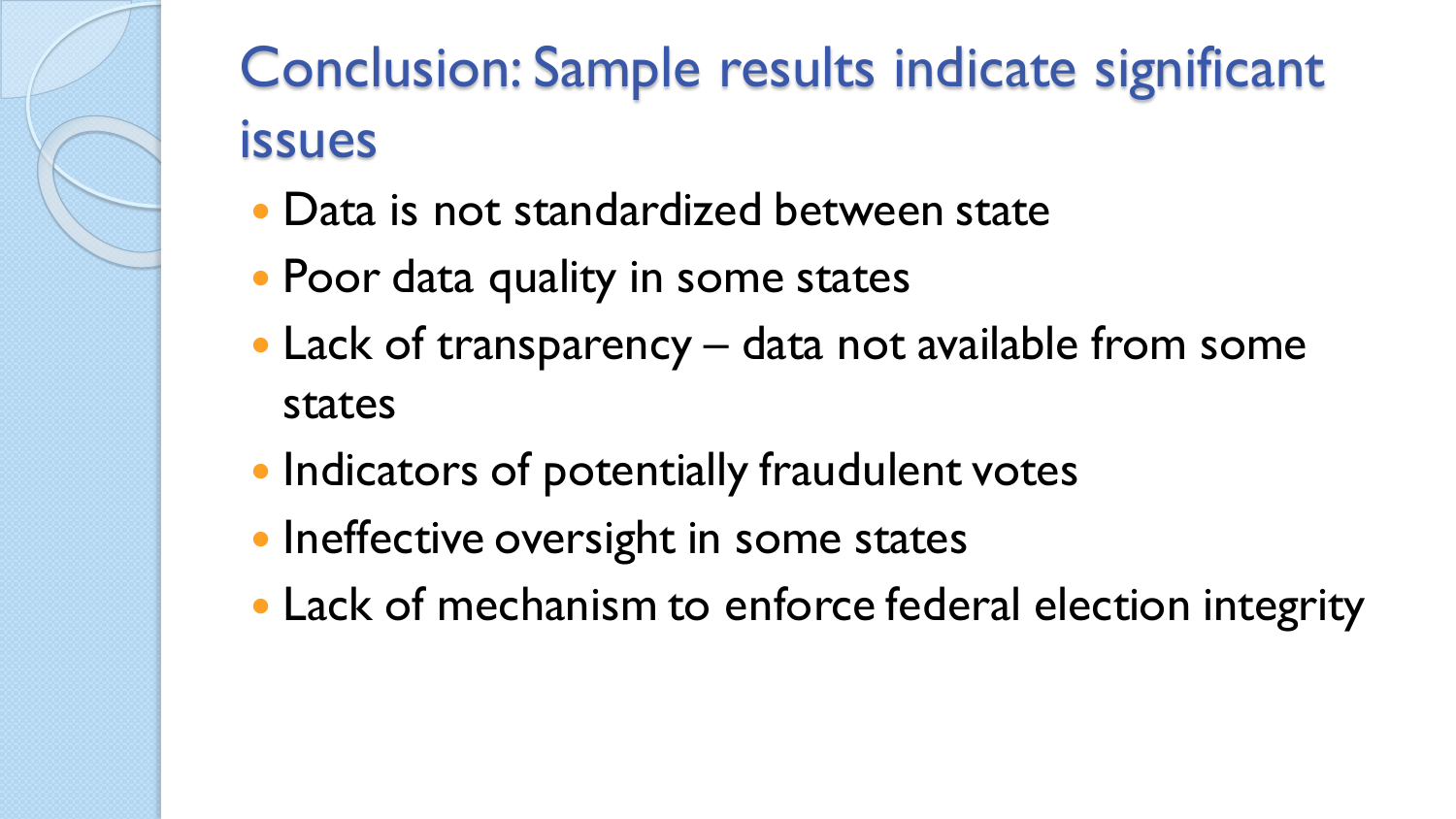### Recommendation: More analysis is needed

- Analyze the other 29 states for duplicate voting
- Look for duplicate voting in federal primaries
- Determine votes made from non-residential addresses
- Analyze potentially fraudulent votes by registration type
- Use federal databases to help determine eligibility to vote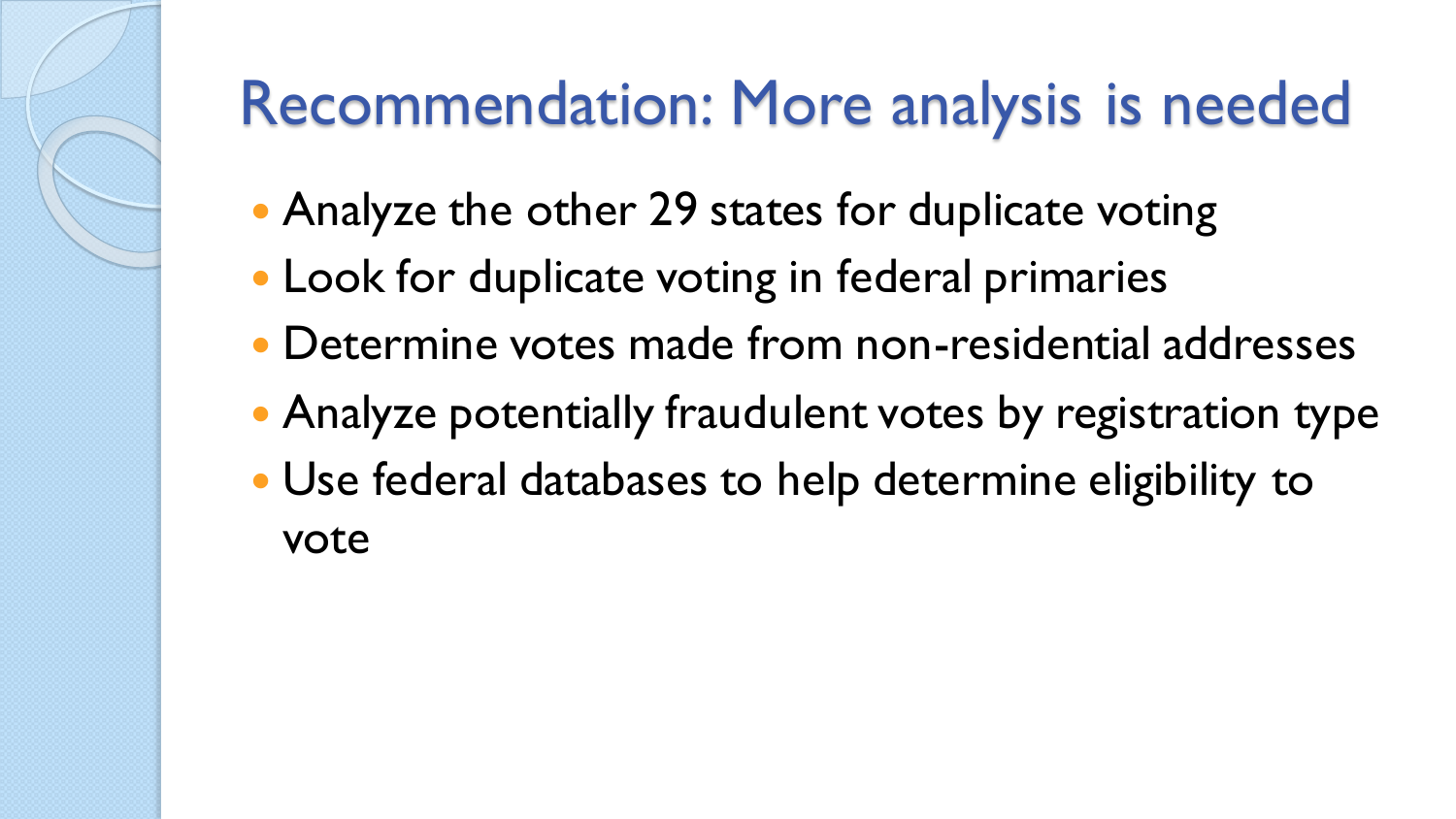

#### Most importantly

- Our elections infrastructure is susceptible to hacking
- Most of the USA's 3,000+ counties are responsible for their own elections infrastructure
- Voting machines have been proven readily hacked
- State and county responses are not commensurate with the seriousness of this problem which impacts local, state and federal elections